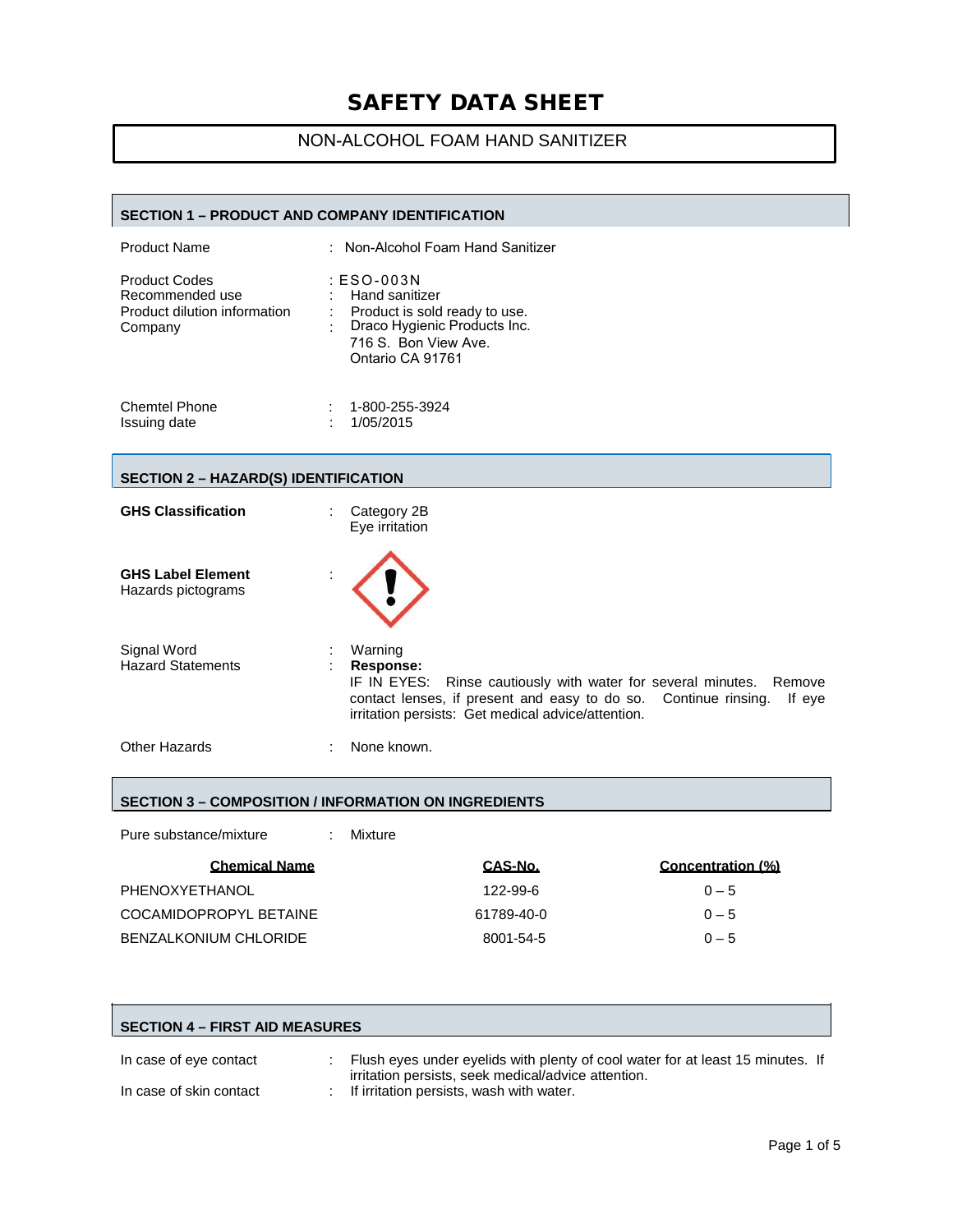## NON-ALCOHOL FOAM HAND SANITIZER

| If ingested                                                     | Contact a physician or Poison Control Center immediately. Do not induce<br>vomiting never give anything by mouth to an unconscious person. |
|-----------------------------------------------------------------|--------------------------------------------------------------------------------------------------------------------------------------------|
| If inhaled<br>Protection of first-aiders<br>Notes to physicians | Get medical attention if symptoms occur.<br>No special precautions are necessary.<br>: Treat symptomatically.                              |

### **SECTION 5 – FIRE-FIGHTING MEASURES**

| Suitable extinguishing media                      |   | Use extinguishing measures that are appropriate to local circumstances and<br>the surrounding environment.                                                                                |
|---------------------------------------------------|---|-------------------------------------------------------------------------------------------------------------------------------------------------------------------------------------------|
| Unsuitable extinguishing<br>media                 | ٠ | None known.                                                                                                                                                                               |
| Specific hazards during<br>firefighting           | ÷ | No flammable or combustible.                                                                                                                                                              |
| Hazardous combustions<br>products                 |   | Carbon oxides                                                                                                                                                                             |
| Special protective equipment<br>for fire-fighters | ÷ | Use personal protective equipment.                                                                                                                                                        |
| Specific extinguishing<br>methods                 |   | Fire residues and contaminated fire extinguishing water must be disposed of<br>in accordance with local regulations. In the event of fire and/or explosion do<br>breathe<br>fumes.<br>not |

#### **SECTION 6 – ACCIDENTAL RELEASE MEASURES**

| Personal precautions<br>Environmental precautions | No special measures required.<br>Avoid contact of large amounts of spilled material runoff with soil and |
|---------------------------------------------------|----------------------------------------------------------------------------------------------------------|
| Methods of cleaning up                            | surface waterways.<br>Absorb with inert material. Use a water rinse for final clean-up.                  |

#### **SECTION 7 – HANDLING AND STORAGE**

| Handling | Wash hands after handling.                                    |
|----------|---------------------------------------------------------------|
| Storage  | Keep out of reach of children. Keep container tightly closed. |
|          | Store between 32 to 122 degrees F.                            |

### **SECTION 8 – EXPOSURE CONTROLS / PERSONAL PROTECTION**

| Engineering measures                                | Good general ventilation should be sufficient to control workers exposure to<br>airborne contamination.                                                               |
|-----------------------------------------------------|-----------------------------------------------------------------------------------------------------------------------------------------------------------------------|
| Personal protection<br>Eyes<br>Hands<br><b>Skin</b> | Eye protection should be used when splashing may occur.<br>No protective equipment is needed under normal use.<br>No protective equipment is needed under normal use. |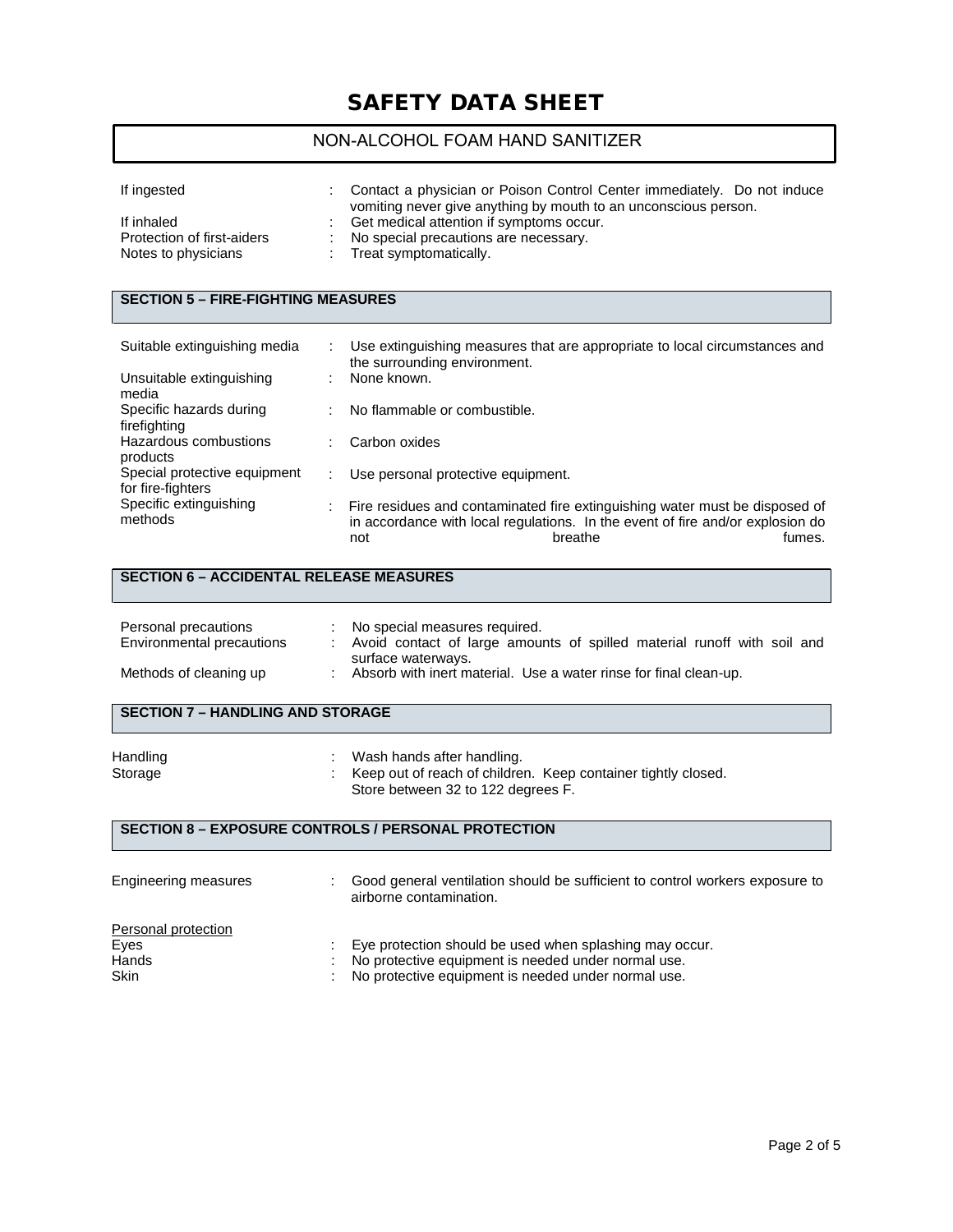## NON-ALCOHOL FOAM HAND SANITIZER

Respiratory : No protective equipment is needed under normal use.

#### **SECTION 9 – PHYSICAL AND CHEMICAL PROPERTIES**

Appearance: Clear liquid Upper/lower flammability limits: N/A Odor: Linen fragrance<br>Odor: Linen fragrance Vapor pressure: N/<br>Odor Threshold: No data available Vapor density: N/A Odor Threshold: No data available<br>ph: 9.0 typical ph: 9.0 typical ph: 9.0 typical controller the Relative density: No data available.<br>Melting point/freezing point: N/A Solubility (ies): No data available. Melting point/freezing point: N/A Solubility (ies): No data available.<br>
Initial boiling and boiling range: N/A Partition coefficient: n-octanol/wat Flash point: N/A<br>
Evaporation rate: <1 Channel Auto ignition temperature: N/A<br>
Decomposition temperature: N Flammability (solid, gas): No data available

Initial boiling and boiling range: N/A Partition coefficient: n-octanol/water: No data available.<br>Flash point: N/A Casa available. Decomposition temperature: No data available.<br>Viscosity: N/A

#### **SECTION 10 – STABILITY AND REACTIVITY**

| Stability                             |        | The product is stable under normal conditions.                 |
|---------------------------------------|--------|----------------------------------------------------------------|
| Possibility of hazardous<br>reactions | in the | No dangerous reaction is known under conditions of normal use. |
|                                       |        |                                                                |
| Conditions to avoid                   | ÷.     | None known.                                                    |
| Incompatible materials                | ÷.     | None known.                                                    |
| Hazardous decomposition<br>products   |        | Carbon oxides                                                  |

#### **SECTION 11 – TOXICOLOGICAL INFORMATION**

| Information on likely routines |  | Inhalation, eye contact, skin contact. |
|--------------------------------|--|----------------------------------------|
|--------------------------------|--|----------------------------------------|

of exposure

#### **Potential Health Effects**

| Eves             | : Cause of irritation.                                        |
|------------------|---------------------------------------------------------------|
| <b>Skin</b>      | : Health injuries are not known or expected under normal use. |
| Ingestion        | : Health injuries are not known or expected under normal use. |
| Inhalation       | : Health injuries are not known or expected under normal use. |
| Chronic exposure | : Health injuries are not known or expected under normal use. |

#### **Experience with Human Exposure**

| Eye contact       | Redness, irritation.           |
|-------------------|--------------------------------|
| Skin contact      | No symptoms known or expected. |
| Ingestion         | No symptoms known or expected. |
| <b>Inhalation</b> | No symptoms known or expected. |

#### **Toxicity**

| Acute oral toxicity       |    | : Acute toxicity estimate: $>5,000$ mg/kg |
|---------------------------|----|-------------------------------------------|
| Acute inhalation toxicity | t. | No data available                         |
| Acute dermal toxicity     |    | : Acute toxicity estimate: $>5,000$ mg/kg |
| Skin corrosion/irritation |    | No data available                         |
| Serious eye damage/eye    |    | Mild eye irritation.                      |
| irritation                |    |                                           |
| Respiratory or skin       |    | No data available.                        |
| sensitization             |    |                                           |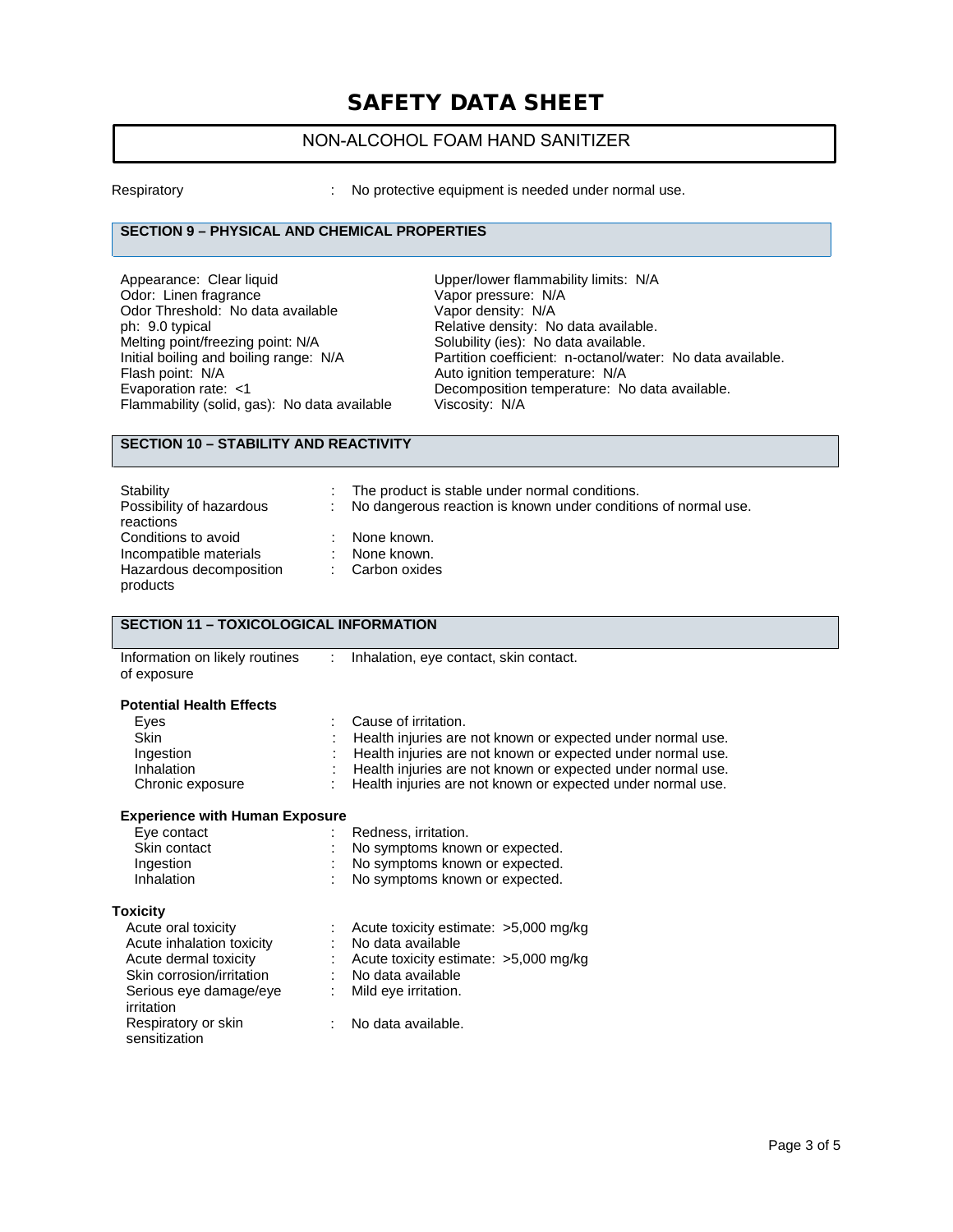## NON-ALCOHOL FOAM HAND SANITIZER

| <b>Carcinogenicity</b> |                                                                                                                                                                 |
|------------------------|-----------------------------------------------------------------------------------------------------------------------------------------------------------------|
| <b>IARC</b>            | No component of this product present at levels greater than or equal to 0.1%<br>is identified as a probable, possible or confirmed human carcinogen by<br>IARC. |
| <b>OSHA</b>            | No ingredient of this product presents at levels greater than or equal to 0.1%<br>is identified as a carcinogen or potential carcinogen by OSHA.                |
| <b>NTP</b>             | No ingredient of this product present at levels greater than or equal to 0.1%<br>is identified as a known or anticipated carcinogen by NTP.                     |

#### **SECTION 12 – ECOLOGICAL INFORMATION**

| <b>Ecological Tests</b> | Data is not available.                                                                                                                                                                                                                                    |
|-------------------------|-----------------------------------------------------------------------------------------------------------------------------------------------------------------------------------------------------------------------------------------------------------|
| Environmental Impact    | The product ingredients are expected to be safe for the environment at the<br>concentrations predicted under normal use and accidental spill scenarios.<br>Packaging components are compatible with the conventional solid waste<br>management practices. |

#### **SECTION 13 – DISPOSAL CONSIDERATIONS**

| Disposal methods        | The product should not be allowed to enter drains, water courses or the soil.<br>When possible recycling is preferred to disposal or incineration. If recycling<br>is not practicable, dispose of in compliance with local regulations. Dispose<br>of wastes in an approved waste disposal facility. |
|-------------------------|------------------------------------------------------------------------------------------------------------------------------------------------------------------------------------------------------------------------------------------------------------------------------------------------------|
| Disposal considerations | Dispose of as unused product. Empty containers should be taken to an<br>approved waste handling site for recycling or disposal. Do not reuse empty<br>containers.                                                                                                                                    |

### **SECTION 14 – TRANSPORT INFORMATION**

Certain shipping modes or package sizes may have exceptions from the transport regulations. The classification provided may not reflect those exceptions and may not apply to all shipping modes or package sizes. The shipper / consignor / sender are responsible to ensure that the packaging, labeling, and markings are in compliance with the selected mode of transport.

| <b>Shipment</b> | <b>Identification Number</b> | <b>Proper Shipping Name</b> | <b>Hazardous</b><br><b>Classification</b> | <b>Packaging Group</b> |
|-----------------|------------------------------|-----------------------------|-------------------------------------------|------------------------|
| US DOT IATA     | Not dangerous goods          | N/A                         | N/A                                       | None                   |
| (Air) IMDG      | Not dangerous goods          | N/A                         | N/A                                       | None                   |
| (Vessel)        | Not dangerous goods          | N/A                         | N/A                                       | None                   |